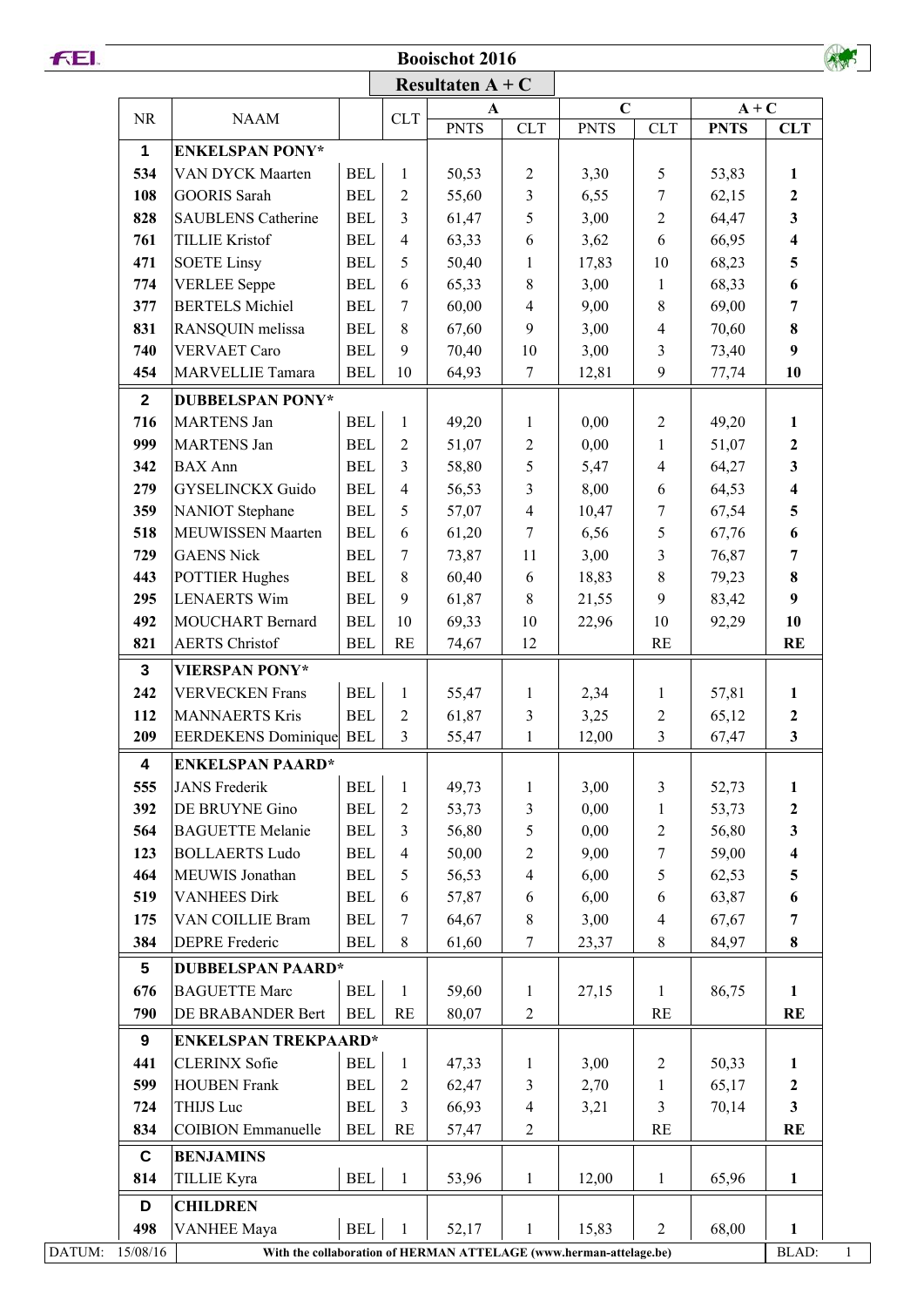## **Booischot 2016**

|              |                           | Resultaten $A + C$   |                  |             |                          |             |                          |             |                         |  |
|--------------|---------------------------|----------------------|------------------|-------------|--------------------------|-------------|--------------------------|-------------|-------------------------|--|
| <b>NR</b>    | <b>NAAM</b>               |                      | <b>CLT</b>       | A           |                          | $\mathbf C$ |                          | $A + C$     |                         |  |
|              |                           |                      |                  | <b>PNTS</b> | <b>CLT</b>               | <b>PNTS</b> | <b>CLT</b>               | <b>PNTS</b> | <b>CLT</b>              |  |
| 462          | <b>HUYS</b> Lisa          | <b>BEL</b>           | $\overline{2}$   | 55,30       | 3                        | 15,00       | $\mathbf{1}$             | 70,30       | $\mathbf{2}$            |  |
| 381          | NANIOT Océane             | <b>BEL</b>           | $\overline{3}$   | 65,28       | 5                        | 18,85       | 3                        | 84,13       | $\mathbf{3}$            |  |
| $\mathbf{1}$ | <b>VANHEE Maité</b>       | <b>BEL</b>           | $\overline{4}$   | 58,43       | $\overline{4}$           | 33,32       | $\overline{4}$           | 91,75       | $\overline{\mathbf{4}}$ |  |
| 812          | VANGOIDSENHOVEN           | <b>BEL</b>           | 5                | 54,84       | $\overline{2}$           | 48,02       | 5                        | 102,86      | $5\overline{)}$         |  |
| Е            | <b>JUNIORS</b>            |                      |                  |             |                          |             |                          |             |                         |  |
| 770          | HUYS Jana                 | <b>BEL</b>           | $\mathbf{1}$     | 56,81       | $\mathbf{1}$             | 5,13        | $\mathbf{1}$             | 61,94       | $\mathbf{1}$            |  |
| F            | <b>ENKELSPAN PONY **</b>  |                      |                  |             |                          |             |                          |             |                         |  |
| 569          | <b>DUFOSSEZ Eline</b>     | <b>BEL</b>           | $\mathbf{1}$     | 55,20       | $\mathfrak{Z}$           | 3,00        | $\mathbf{1}$             | 58,20       | $\mathbf{1}$            |  |
| 302          | VAN DEN BERGH Rudi        | <b>BEL</b>           | $\overline{2}$   | 52,00       | 1                        | 8,33        | 3                        | 60,33       | $\overline{2}$          |  |
| 371          | <b>MAENE</b> Marnix       | <b>BEL</b>           | 3                | 55,64       | $\overline{4}$           | 6,59        | $\overline{2}$           | 62,23       | $\overline{\mathbf{3}}$ |  |
| 324          | <b>PALLEN</b> Sebastien   | <b>BEL</b>           | $\overline{4}$   | 53,16       | $\mathbf{2}$             | 15,00       | $\overline{4}$           | 68,16       | $\overline{\mathbf{4}}$ |  |
| 369          | DE WANDEL Karel           | <b>BEL</b>           | 5                | 58,22       | 5                        | 20,88       | 5                        | 79,10       | 5                       |  |
| G            | <b>DUBBELSPAN PONY **</b> |                      |                  |             |                          |             |                          |             |                         |  |
| 496          | <b>VANHEE Wenny</b>       | <b>BEL</b>           | $\mathbf{1}$     | 50,57       | $\mathbf{1}$             | 9,77        | $\mathbf{1}$             | 60,34       | $\mathbf{1}$            |  |
| 272          | VAN DER SPEETEN Ma        | <b>BEL</b>           | $\sqrt{2}$       | 53,33       | $\overline{c}$           | 17,75       | $\overline{c}$           | 71,08       | $\boldsymbol{2}$        |  |
| 119          | <b>WATKINS</b> Sally-anne | <b>GBR</b>           | 3                | 53,63       | $\overline{3}$           | 20,58       | $\overline{4}$           | 74,21       | $\mathbf{3}$            |  |
| 376          | <b>CALLEBAUT Eric</b>     | <b>BEL</b>           | $\overline{4}$   | 55,31       | $\overline{\mathcal{L}}$ | 19,06       | 3                        | 74,37       | $\overline{\mathbf{4}}$ |  |
| 325          | <b>VERHAEGE Johan</b>     | <b>BEL</b>           | RE               | 55,90       | 5                        |             | <b>RE</b>                |             | <b>RE</b>               |  |
| н            | <b>VIERSPAN PONY **</b>   |                      |                  |             |                          |             |                          |             |                         |  |
| 408          | <b>VERDRONCKEN Bart</b>   | <b>BER</b>           | $\mathbf{1}$     | 52,35       | 1                        | 4,64        | 1                        | 56,99       | $\mathbf{1}$            |  |
| 327          | VAN DYCK Thomas           | <b>BEL</b>           | $\overline{2}$   | 53,04       | $\overline{2}$           | 6,00        | $\overline{2}$           | 59,04       | $\overline{2}$          |  |
| $\mathbf{I}$ | <b>ENKELSPAN PAARD**</b>  |                      |                  |             |                          |             |                          |             |                         |  |
| 102          | <b>COLLETTE Guy</b>       | <b>BEL</b>           | $\mathbf{1}$     | 48,44       | $\mathbf{2}$             | 1,17        | $\mathbf{1}$             | 49,61       | $\mathbf{1}$            |  |
| 180          | PHILIPPOT Laure           | <b>BEL</b>           | $\overline{2}$   | 44,00       | $\mathbf{1}$             | 10,04       | 3                        | 54,04       | $\boldsymbol{2}$        |  |
| 638          | MALHERBES Louis Mar       | <b>BEL</b>           | 3                | 55,56       | 5                        | 6,00        | $\overline{2}$           | 61,56       | $\mathbf{3}$            |  |
| 246          | <b>WYNANTS Andre</b>      | <b>BEL</b>           | $\overline{4}$   | 52,71       | $\overline{\mathcal{L}}$ | 11,10       | $\overline{4}$           | 63,81       | $\overline{\mathbf{4}}$ |  |
| 596          | <b>TRENKER Rodolphe</b>   | <b>BEL</b>           | 5                | 58,40       | $\boldsymbol{7}$         | 12,78       | 5                        | 71,18       | $\overline{\mathbf{5}}$ |  |
| 138          | <b>TILMAN</b> Pierre      | <b>BEL</b>           | $\sqrt{6}$       | 55,73       | $\boldsymbol{6}$         | 18,74       | $\sqrt{6}$               | 74,47       | 6                       |  |
| 733          | <b>RENAER Mario</b>       | <b>BEL</b>           | $\overline{7}$   | 49,33       | $\overline{3}$           | 26,23       | $\overline{7}$           | 75,56       | $\overline{7}$          |  |
| J            | <b>DUBBELSPAN PAARD</b>   | $\star \star$        |                  |             |                          |             |                          |             |                         |  |
| 602          | <b>HEYLEN Wim</b>         | <b>BEL</b>           | $\mathbf{1}$     | 49,78       | $\mathbf{1}$             | 8,80        | $\mathfrak{Z}$           | 58,58       | $\mathbf{1}$            |  |
| 601          | <b>VERHOEFF Karin</b>     | <b>BEL</b>           | $\sqrt{2}$       | 56,99       | $\overline{\mathcal{L}}$ | 1,67        | 1                        | 58,66       | $\mathbf 2$             |  |
| 533          | <b>STUYCK Sven</b>        | <b>BEL</b>           | $\mathfrak{Z}$   | 55,41       | $\mathfrak{Z}$           | 7,33        | $\sqrt{2}$               | 62,74       | $\mathbf{3}$            |  |
| 484          | <b>HUYS Dirk</b>          | <b>BEL</b>           | $\overline{4}$   | 53,73       | $\mathbf{2}$             | 12,60       | 6                        | 66,33       | $\overline{\mathbf{4}}$ |  |
| 796          | <b>LOUESSE</b> Etienne    | <b>BEL</b>           | $\mathfrak s$    | 61,10       | 5                        | 9,25        | $\overline{\mathcal{A}}$ | 70,35       | $\overline{\mathbf{5}}$ |  |
| 665          | <b>BOLAND</b> Xavier      | <b>BEL</b>           | 6                | 66,27       | $\,8\,$                  | 17,14       | 7                        | 83,41       | 6                       |  |
| 290          | PONCELET Valere           | <b>BEL</b>           | $\tau$           | 76,83       | 10                       | 11,89       | 5                        | 88,72       | $\overline{7}$          |  |
| 476          | <b>FAVEERE</b> Joris      | <b>BEL</b>           | $\,$ 8 $\,$      | 61,23       | 6                        | 28,02       | 9                        | 89,25       | $\bf 8$                 |  |
| 256          | <b>VERCRUYSSEN Roger</b>  | <b>BEL</b>           | 9                | 75,02       | 9                        | 24,36       | $\,$ 8 $\,$              | 99,38       | $\boldsymbol{9}$        |  |
| K            | <b>VIERSPAN PAARD**</b>   |                      |                  |             |                          |             |                          |             |                         |  |
| 780          | <b>DEGRIECK Dries</b>     | $\operatorname{BEL}$ | $\,1$            | 46,91       | $\mathbf{1}$             | 0,00        | $\mathbf{1}$             | 46,91       | $\mathbf{1}$            |  |
| 424          | <b>TAVERNIERS Bruno</b>   | <b>BEL</b>           | $\boldsymbol{2}$ | 56,40       | $\sqrt{2}$               | 6,00        | $\sqrt{2}$               | 62,40       | $\mathbf{2}$            |  |
| L            | <b>BUITEN WEDSTRIJD</b>   |                      |                  |             |                          |             |                          |             |                         |  |
| 826          | <b>BULON</b> Lea          | $\operatorname{BEL}$ | $\mathbf 1$      | 47,30       | $\mathbf{1}$             | 8,46        | $\mathbf{1}$             | 55,76       | $\mathbf{1}$            |  |
| Z            | PARA EQUESTRIAN           |                      |                  |             |                          |             |                          |             |                         |  |
| 768          | <b>SOETE Freddy</b>       | <b>BEL</b>           | $\mathbf 1$      | 48,89       | $\mathbf{1}$             | 5,07        | $\mathbf{1}$             | 53,96       | $\mathbf{1}$            |  |
|              |                           |                      |                  |             |                          |             |                          |             |                         |  |

DATUM: 15/08/16

 $A_{\text{tot}}$